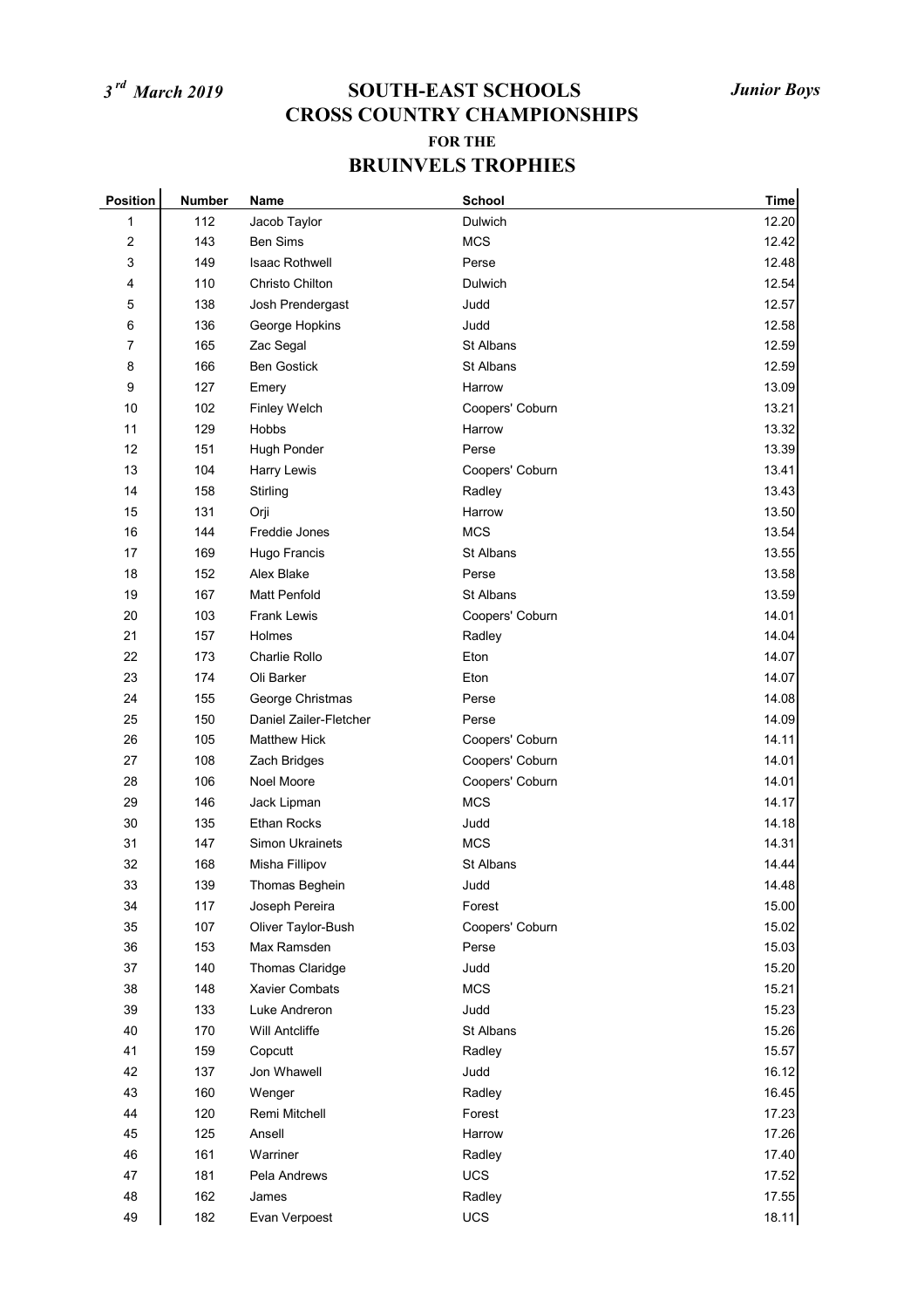| <b>Position</b> | <b>Number</b> | Name        | <b>School</b> | <b>Time</b> |
|-----------------|---------------|-------------|---------------|-------------|
| 50              | 180           | Seb Gillece | Judd B        | 18.27       |
| 51              | 186           | Felix Leven | <b>UCS</b>    | 19.01       |
| 52              | 185           | Ben Leven   | <b>UCS</b>    | 19.42       |
| 53              | 188           | Jacob Gold  | <b>UCS</b>    | 20.52       |
| 54              | 183           | Jonah Howe  | <b>UCS</b>    | 21.59       |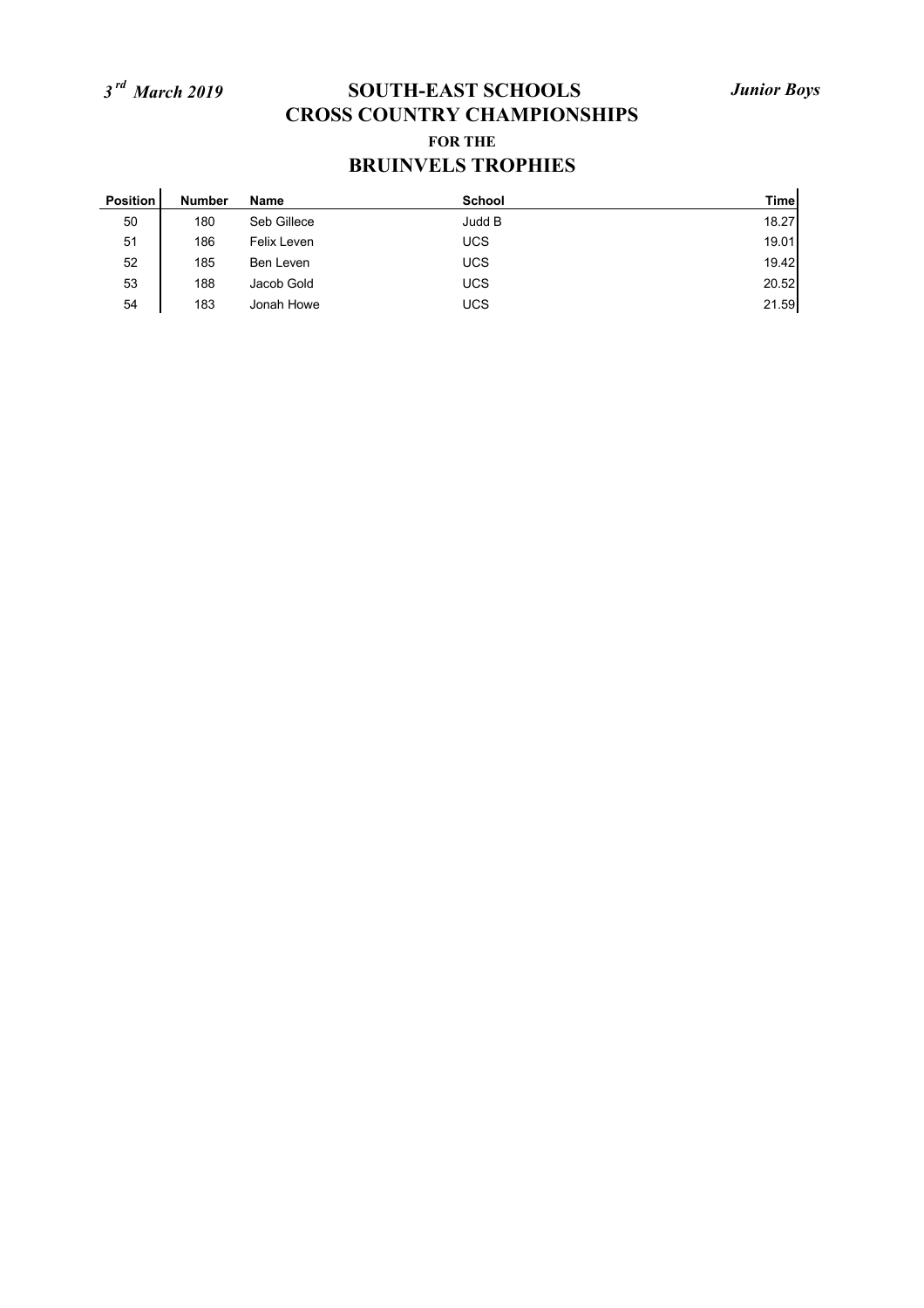| Position                | Number | <b>Name</b>            | <b>School</b>  | Time  |
|-------------------------|--------|------------------------|----------------|-------|
| 1                       | 257    | James Moore            | St Albans      | 19.51 |
| $\overline{\mathbf{c}}$ | 234    | Alex Beeston           | Judd           | 20.10 |
| 3                       | 260    | Luca Stubbs            | St Albans      | 20.30 |
| 4                       | 249    | Ethan Seal             | Perse          | 20.36 |
| 5                       | 228    | Jodrell                | Harrow         | 20.42 |
| 6                       | 229    | Lambert                | Harrow         | 20.58 |
| 7                       | 236    | Dan Seaton             | Judd           | 21.06 |
| 8                       | 282    | Rhys Edwards           | Forest         | 21.14 |
| 9                       | 258    | <b>Patrick Bissett</b> | St Albans      | 21.20 |
| 10                      | 239    | Matthew Dubery         | Judd           | 21.29 |
| 11                      | 221    | Toby Evans             | Dulwich        | 21.33 |
| 12                      | 233    | Adam Snugleterry       | Judd           | 21.40 |
| 13                      | 287    | Ed Bingham             | Eton           | 21.55 |
| 14                      | 261    | Jonathan Lee           | St Albans      | 22.07 |
| 15                      | 211    | Alex Rudd              | <b>DOYRMS</b>  | 22.18 |
| 16                      | 224    | <b>Billy Morris</b>    | Dulwich        | 22.20 |
| 17                      | 264    | <b>Arthur Roberts</b>  | St Albans      | 22.21 |
| 18                      | 250    | George McLaren         | Perse          | 22.37 |
| 19                      | 263    | Aidan Tanner           | St Albans      | 22.39 |
| 20                      | 217    | Aiken Furlong          | Dulwich        | 22.43 |
| 21                      | 251    | <b>Ed Gaskarth</b>     | Perse          | 22.44 |
| 22                      | 225    | Closs                  | Harrow         | 23.03 |
| 23                      | 226    | Ferguson               | Harrow         | 23.10 |
| 24                      | 218    | Bruno Ceccolini        | <b>Dulwich</b> | 23.13 |
| 25                      | 222    | William Sachs          | Dulwich        | 23.14 |
| 26                      | 232    | Taylor                 | Harrow         | 23.18 |
| 27                      | 205    | Josh McGill            | Coopers Coburn | 23.01 |
| 28                      | 259    | <b>Finlay Doyle</b>    | St Albans      | 23.01 |
| 29                      | 235    | <b>Ben Pearce</b>      | Judd           | 23.25 |
| 30                      | 238    | Lucas Beghein          | Judd           | 23.35 |
| 31                      | 240    | <b>Harvey Ellis</b>    | Judd           | 23.53 |
| 32                      | 231    | Tallentire             | Harrow         | 24.03 |
| 33                      | 230    | Strange                | Harrow         | 24.14 |
| 34                      | 219    | Dan Davies             | Dulwich        | 24.17 |
| 35                      | 242    | Dom Harrington         | <b>MCS</b>     | 24.28 |
| 36                      | 274    | Hayward                | Harrow B       | 24.29 |
| 37                      | 237    | Leon Stefanopoulos     | Judd           | 24.30 |
| 38                      | 253    | Zach Taylor            | Perse          | 24.36 |
| 39                      | 241    | Archie Cave            | <b>MCS</b>     | 24.38 |
| 40                      | 223    | Luke Stevens-Cox       | Dulwich        | 24.43 |
| 41                      | 206    | Lenny Houston          | Coopers Coburn | 25.04 |
| 42                      | 202    | Henry Lay              | Coopers Coburn | 25.29 |
| 43                      | 220    | Nicolas Richard-Castro | <b>Dulwich</b> | 25.30 |
| 44                      | 227    | Hagg-Davies            | Harrow         | 25.59 |
| 45                      | 210    | Aedan McArther         | <b>DOYRMS</b>  | 26.00 |
| 46                      | 276    | Pound                  | Harrow B       | 26.23 |
| 47                      | 275    | Noble                  | Harrow B       | 26.38 |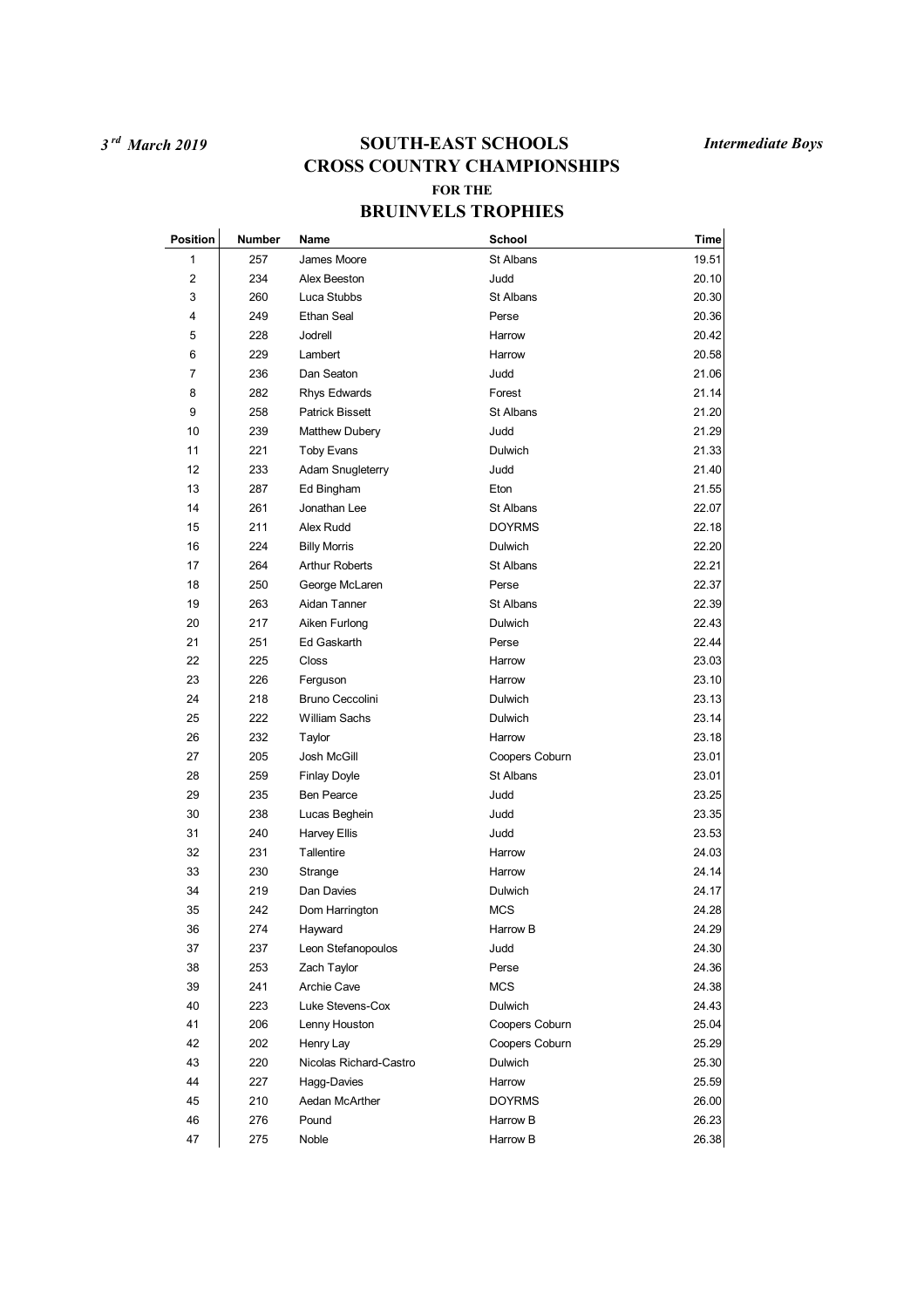| <b>Position</b> | <b>Number</b> | Name                   | <b>School</b>  | Time  |
|-----------------|---------------|------------------------|----------------|-------|
| 48              | 208           | Timi McDaniel          | Coopers Coburn | 26.42 |
| 49              | 277           | Powell                 | Harrow B       | 26.45 |
| 50              | 213           | <b>Brandon Grimes</b>  | <b>DOYRMS</b>  | 26.47 |
| 51              | 209           | Aagaman Limbu          | <b>DOYRMS</b>  | 26.55 |
| 52              | 288           | Seb Graham             | Judd B         | 26.57 |
| 53              | 215           | Oliver Allen           | <b>DOYRMS</b>  | 27.25 |
| 54              | 300           | Costas Nomikos         | Judd B         | 27.35 |
| 55              | 216           | Thomas Lamgkemper Bown | <b>DOYRMS</b>  | 28.01 |
| 56              | 244           | Kartik Kashore         | <b>MCS</b>     | 29.05 |
| 57              | 255           | John Davies            | Perse          | 29.16 |
| 58              | 254           | Ed Shakespeare         | Perse          | 29.34 |
| 59              | 299           | Nonso Anochie          | DOYR B         | 30.42 |
| 60              | 214           | <b>Felix Banks</b>     | <b>DOYRMS</b>  | 30.49 |
| 61              | 212           | <b>Alfred Perkins</b>  | <b>DOYRMS</b>  | 31.23 |
| 62              | 273           | Clayton                | Harrow B       | 31.44 |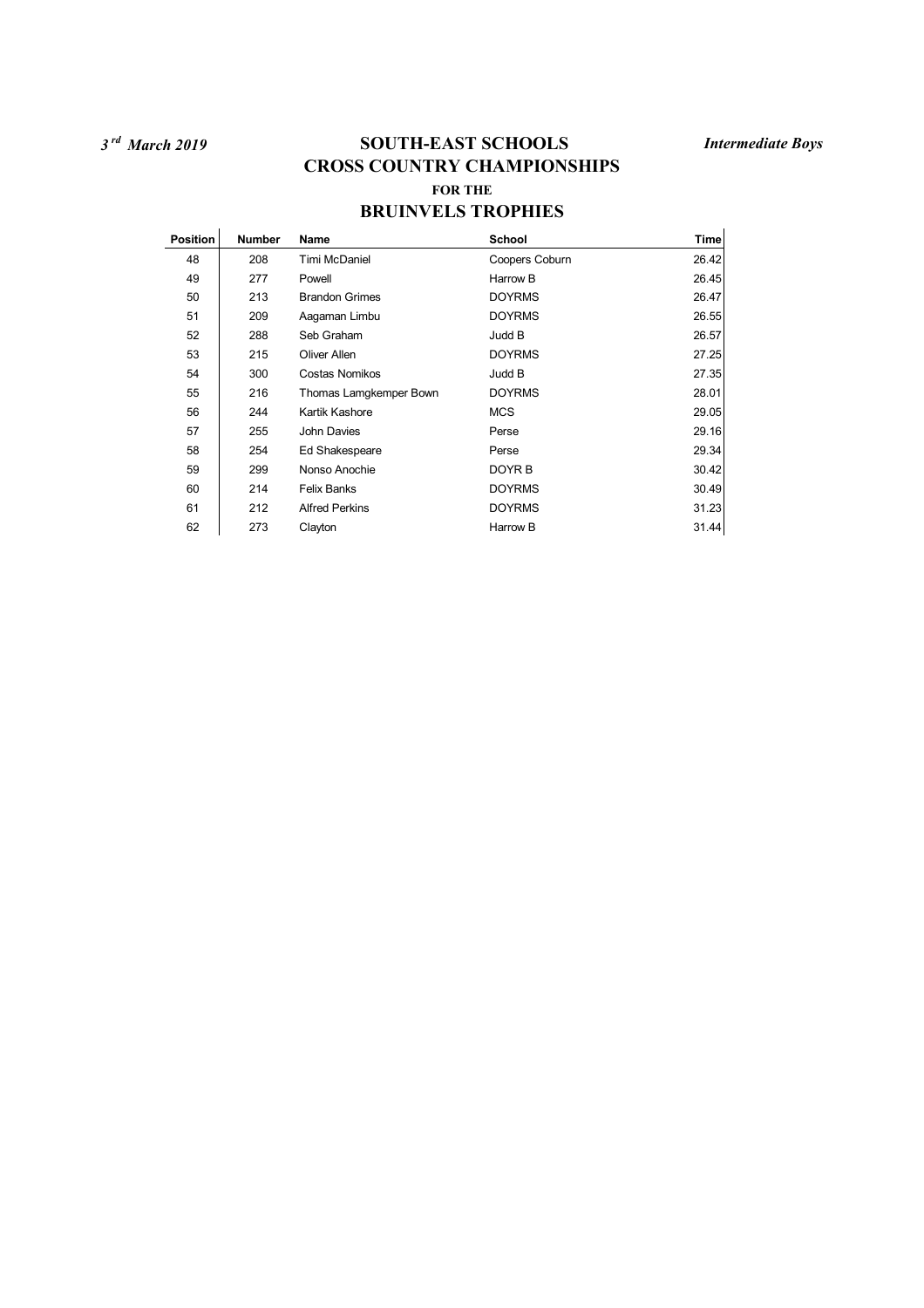*3 rd March 2019* **SOUTH-EAST SCHOOLS CROSS COUNTRY CHAMPIONSHIPS FOR THE**

*Senior Boys*

### $P$ osition Number Name BRUINVELS TROPHIES 1 389 Edouard Long **Eton** Eton 24.17 2 305 Leo Brewer Brighton College 24.25 3 374 Fraser Sproul Sedbergh 24.58 4 346 Dan Schofield Judd 25.31 5 342 Adam van der Plas Judd 25.36 6 375 George Rigal Sedbergh 25.43 7 316 Tom Keevil Coopers' Coburn 25.48 8 376 Jamie MacMillan Sedbergh 25.53 9 391 James Rennie 26.21 10 331 Powell Harrow 26.38 11 362 James Price **Norwich 26.43** 12 380 Spencer Bird Sedbergh 26.48 13 315 Sam Atkins Coopers' Coburn 26.52 14 379 Reuben Copley Sedbergh 26.57 15 394 Thomas Adolphus Forest Forest 27.08 16 314 Alex Ford Coopers' Coburn 27.08 17 373 Chris Park-Johnson Sedbergh 27.09 18 310 Alex Friend Coopers' Coburn 27.14 19 390 Harry Chappell Eton 27.24 20 344 Alex Thompson Judd 344 27.27 21 361 Steven Denby **Norwich** 27.38 22 364 Angus Toms Norwich 28.04 28.04 23 343 Alex Sandberg Judd Judd 28.28 24 378 Patrick Smalley Sedbergh 28.38 25 302 Andrew Smailes Brighton College 28.44 26 358 Thomas Blythe-Bartram Norwich 28.56 27 313 George Hill Coopers' Coburn 29.01 28 325 du Toit Harrow 29.01 29 363 Patrick Thomas Norwich 29.08 30 377 Max Twiddle Sedbergh 29.09 31 329 Nash Harrow 29.30 32 359 William Blythe-Bartram Norwich 29.56 33 341 Adam Durbaba Judd 29.59 34 353 Eddie Fairhurst UCS 30.00 35 309 Alex Dubar Coopers' Coburn 30.28 36 355 Ross Doan UCS 30.36 37 350 Jonathan Ehrnrooth UCS 30.42 38 349 Charlie Aveline UCS 30.49 39 311 Dan Hawkes Coopers' Coburn 30.52 40 321 Ned Craddock Dulwich 31.00 41 345 Bobby Rogers Judd 31.20 42 312 Dan McGill Coopers' Coburn 31.22 43 303 Dylan Howorth Brighton College 31.28 44 308 Jamie Asquith Brighton College 31.29 45 360 Walter Buttery Norwich 31.43 46 318 David Lubbock Dulwich 21.52 47 395 Ruben Bently DOYRMS 32.03 48 357 Charlie Austin Norwich 32.09

49 307 Oliver Blomfield Brighton College 32.18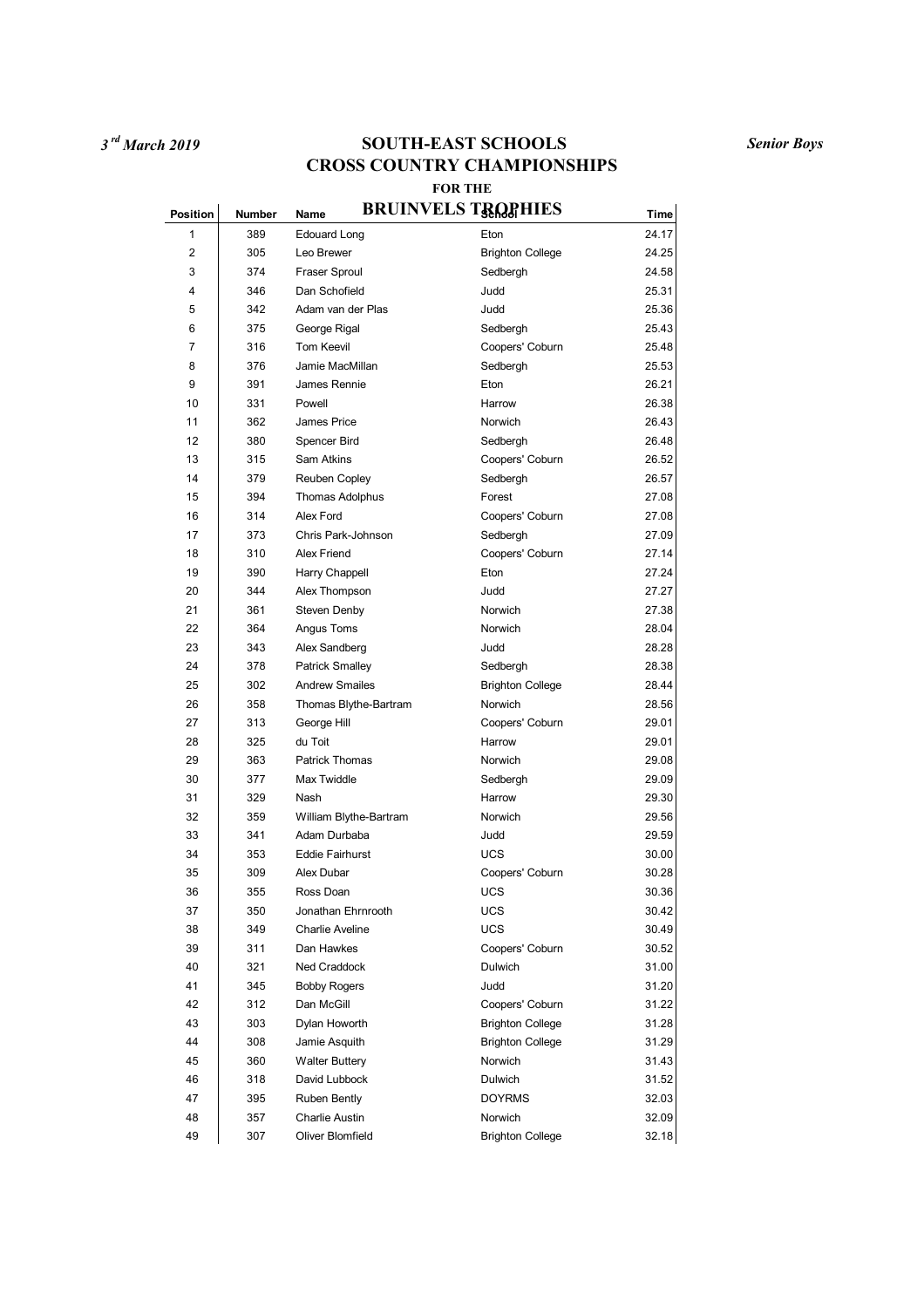*3 rd March 2019* **SOUTH-EAST SCHOOLS CROSS COUNTRY CHAMPIONSHIPS FOR THE**

### $P$ osition Number Name BRUINVELS TROPHIES 50 301 Alex Ewers Brighton College 32.56 51 356 Alex Pemberton UCS 33.00 52 354 Lucas Drayton **UCS** 34.16 53 392 Henry Haxby Forest Forest 34.29 54 351 Edward Reader UCS UCS 34.43 55 330 Hall Harrow 36.27 56 396 Thomas Freeman DOYRMS 40.37

*Senior Boys*